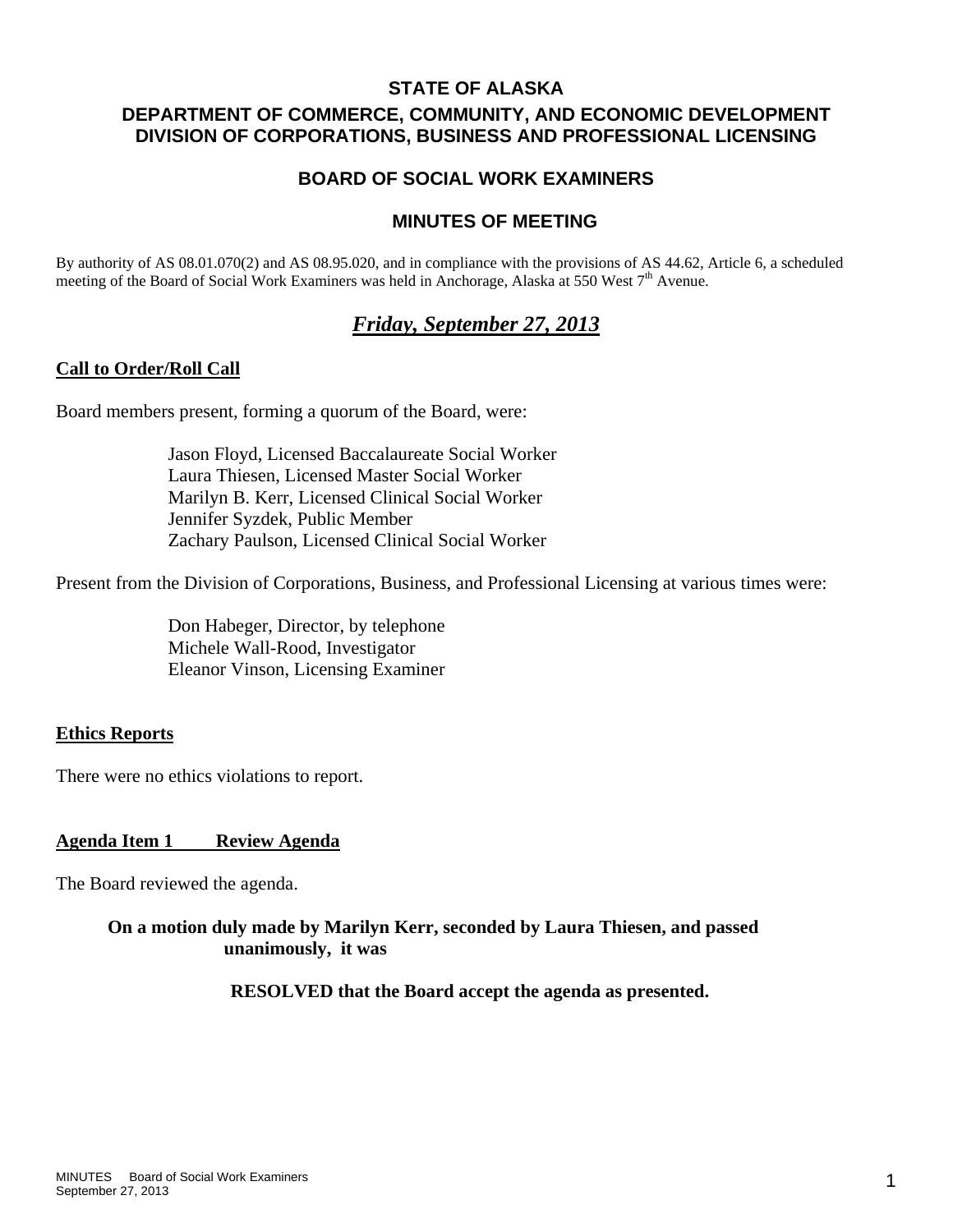## **Agenda Item 2 Review Meeting Minutes**

The Board reviewed the minutes from the June 7, 2013, meeting.

## **On a motion duly made by Laura Thiesen, seconded by Marilyn Kerr, and passed unanimously, it was**

## **RESOLVED that the Board accept the June 7, 2013 meeting minutes as presented.**

### **Agenda Item 3 Correspondence**

#### A. May, Alaska VA Healthcare

Sue May, a member of the Statewide Suicide Prevention Council was asking about continuing education being required in the field of suicide prevention or crisis management for social worker licensees.

While the Board recognizes it as a problem and understands the concerns; their consensus is that they believe that suicide preventions is already an integral part of the current requirements.

#### B. Largent, Job duties

Nancy Largent sent a job announcement asking if it would fall under clinical social work experience. The Board determined that the position did not rise to the level of clinical social work and would not be eligible for licensure hours for an LCSW license.

#### **Agenda Item 4 Board Reports**

#### A. NASWAK Liaison Report

Marilyn Kerr is the Board's liaison to the National Association of Social Workers Alaska Chapter. She reported that there has been a total turnover at that organization and information on the conference or agenda is not available.

#### B. ASWB New Member Training Report

Zachary Paulson attended the Association of Social Work Board's new member training. He reported that there was information about the differences between the CSWE, ASWB, and NASW.

He stated that it taught an understanding of model regulation and will help him to become a better regulator. It was informative to see the difference in laws from state to state.

#### C. University Liaison Report

Zachary Paulson is the liaison between UAA and the Board. He reported that he had not had a response from the Social Work program director of UAF.

The UAA MSW program will actually speak on regulations and wanted to know if the Board was available to assist. The Board determined Mr. Paulson could appear on their behalf.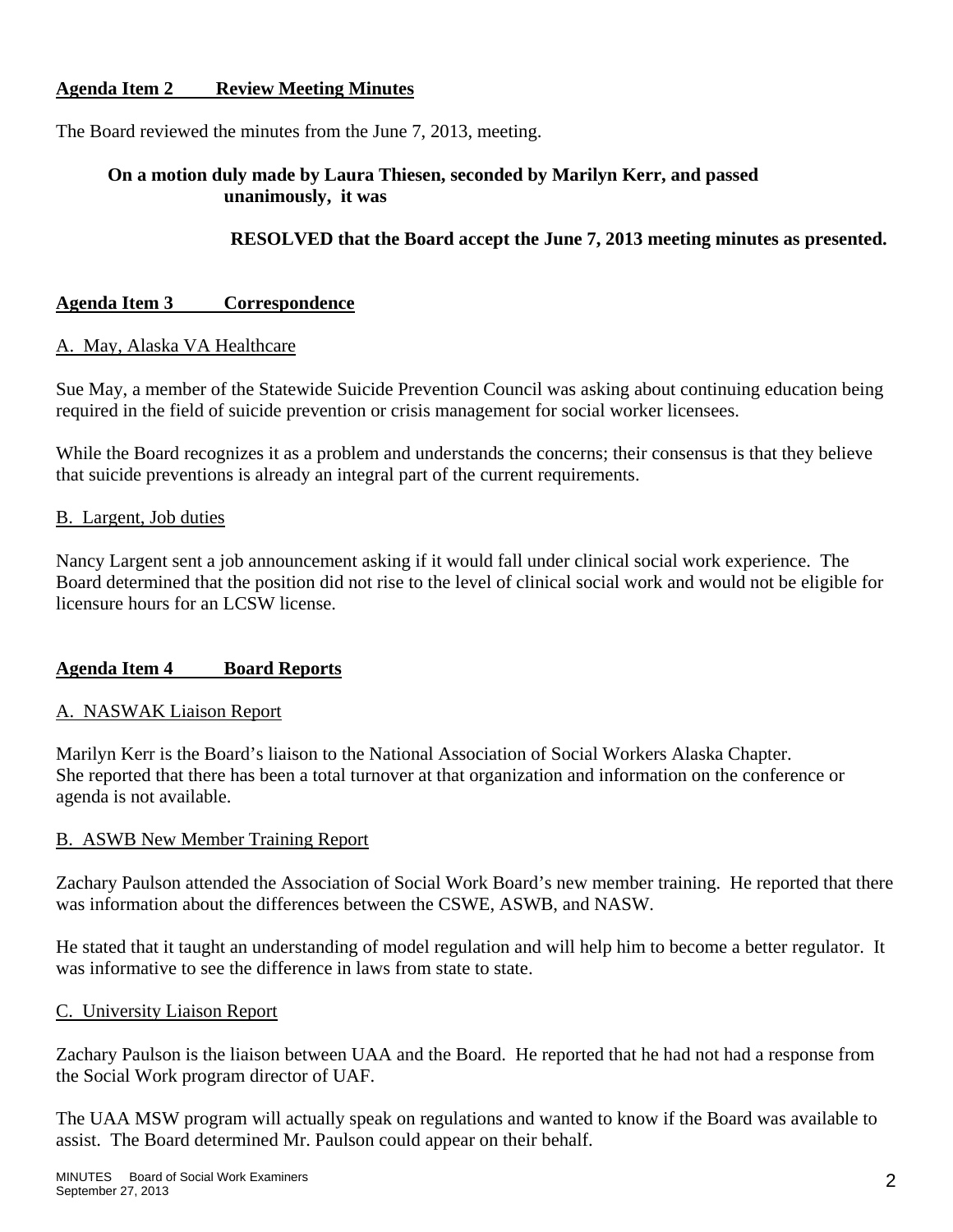## D. Nominating Committee

The Board announced that they had nominated their staff, Eleanor Vinson, for ASWB's Board Administrator Award Service for 2013.

## **Agenda Item 5 ASWB guest-Dwight Hyman**

Dwight Hyman, Association of Social Work Boards' Deputy Executive Director, addressed the Board regarding Alaska establishing an Associate's level licensure.

He noted several things, among them:

- It is for the most very basic work, such as in-take
- It is not in ASWB's Model Law
- With the idea of public safety in mind, the Board must consider the supply and demand for social workers and job titles—they are entering into the realm of BSW, MSW titles
- You need to put a scope of practice into law (It was pointed out that when Alaska passed its laws the scope of practice for BSW and MSW level was not included.)

Mr. Hyman also commented that some states are pushing to get rid of the associate level, as there is a feeling that a BSW would be better prepared/trained to do the work in an effective way to protect public

## **On a motion duly made by Jason Floyd, seconded by Laura Thiesen, and passed unanimously, it was**

## **RESOLVED that the Board would create a scope of practice committee; the record reflecting that Jason Floyd and Zachary Paulson will be that committee to explore the scope of practice for BSW and MSW with NASW and the University.**

Marilyn Kerr will deal with information for and from AKNASW.

Zachary Paulson will review the ASWB practice Act and liaison with UAA/UAF.

Jason Floyd shall liaison with Legislators regarding statute changes to create a scope of practice for MSWs and BSWs.

## **Agenda Item 6 Public Comment**

There was no public comment.

## **Agenda Item 7 Investigator's Report**

#### A. General Report

Investigator Wall-Rood gave the Investigations Report, which deals with open matters. There are six complaints, three probations, and three intakes open.

Since the last meeting, there has been one investigation, three complaints, and three intakes closed.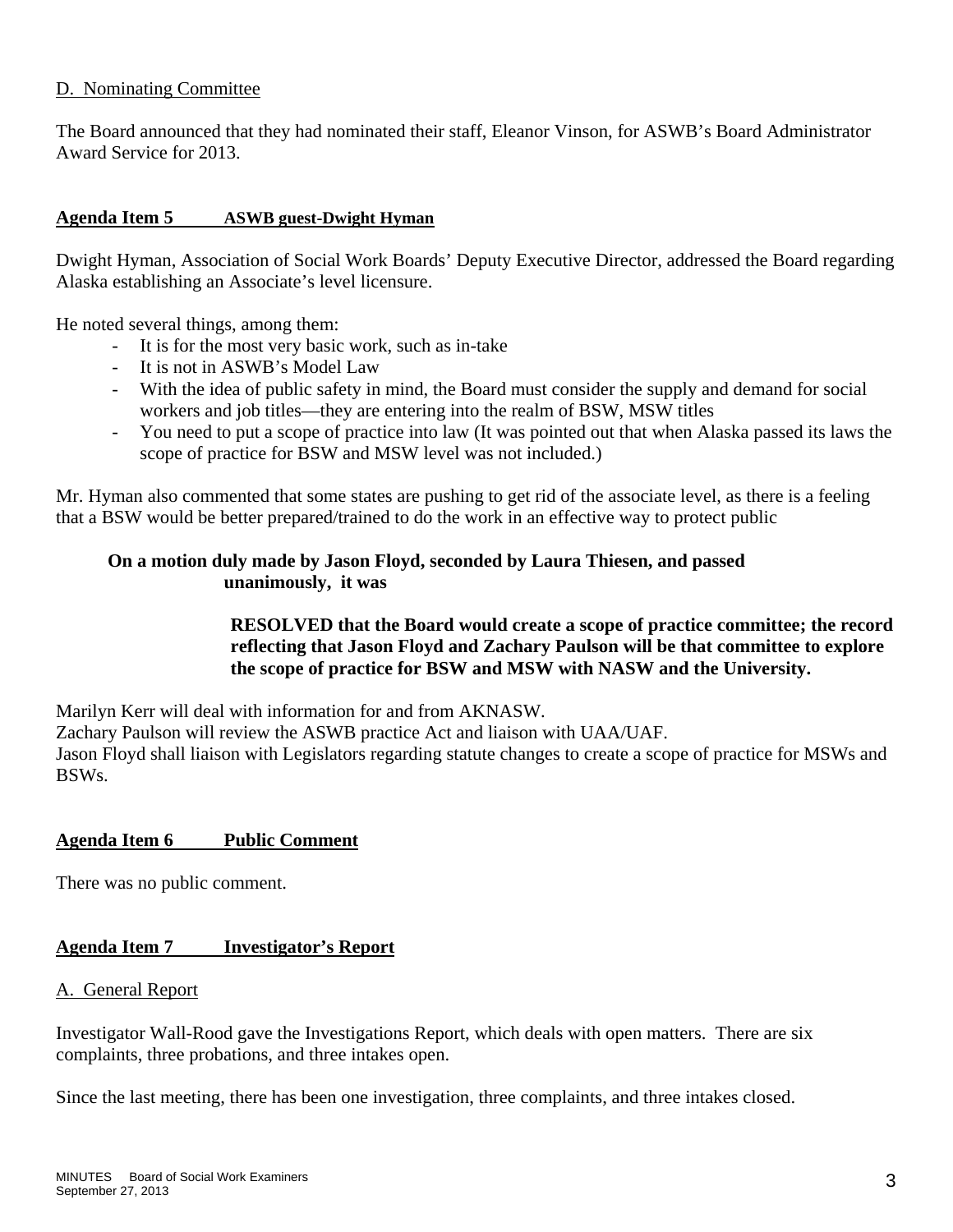**On a motion by Laura Thiesen, seconded by Marilyn Kerr, and approved unanimously it was** 

 **RESOLVED to go into executive session with staff in accordance with AS 44.62.310(c)(2) and (3) for the purpose of discussing applications.** 

Into Executive Session: 1:25 pm Out of Executive Session: 2:05 pm

**On a motion by Zachary Paulson, seconded by Laura Thiesen, and approved unanimously it was** 

 **RESOLVED to go into executive session with staff in accordance with AS 44.62.310(c)(2) and (3) for the purpose of discussing an application.** 

Into Executive Session: 2:38 pm Out of Executive Session: 3:28 pm

**On a motion by Laura Thiesen, seconded by Marilyn Kerr, and approved unanimously it was** 

 **RESOLVED to deny applicant in case number 2013-001781, based on 08.95.110 (b) and 12 AAC 18.140 (a) and (c).** 

## **Agenda Item 8 Budget Report**

Director Habeger addressed the Board by telephone. He reported that, at the end of the third quarter, this board was in good shape financially with a surplus of \$72,000.00.

The Director also discussed HB187 with the Board. This bill addresses Occupational Licensing fees in allowing for a consolidation of fees; collection of costs distributed over multiple licensing periods; and investigation funds to be paid out of the general fund.

The Board supports HB187.

## **Agenda Item 9 Applications/Audit Review**

The Board reviewed 1 continuing education audit, 8 CEU Continuing Education Providers' Approval forms and 39 licensure applications.

## **On a motion by Laura Thiesen, seconded by Zachary Paulson, and approved unanimously it was**

## **RESOLVED to go into executive session with staff in accordance with AS 44.62.310(c)(2) and (3) for the purpose of discussing applications.**

Into executive session: 5:23 pm Out of executive session: 5:32 pm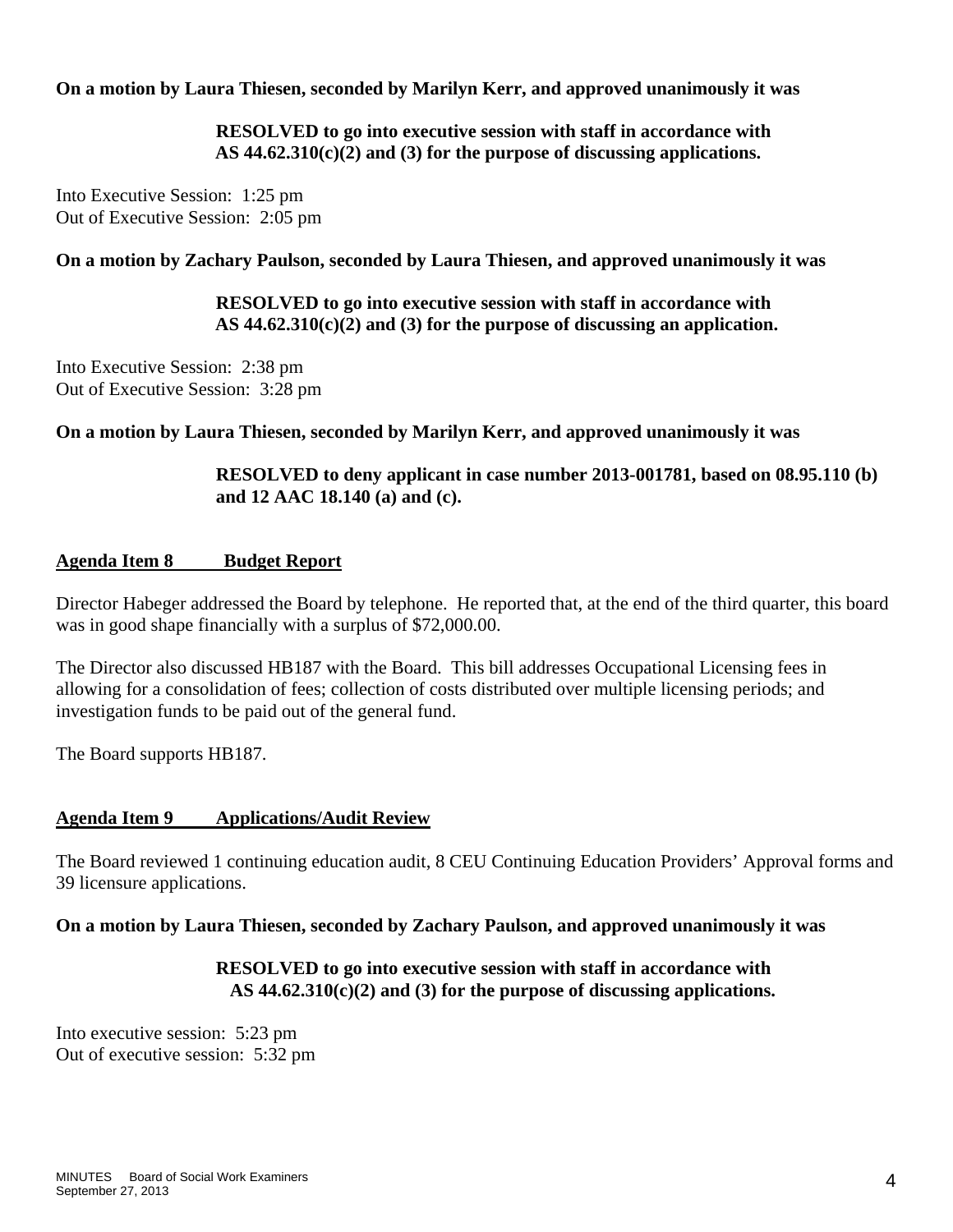**On a motion by Laura Thiesen, seconded by Marilyn Kerr, and approved unanimously it was** 

 **RESOLVED to approve the following Social Work applications with the stipulation that the information in the applicants' files will take precedence over the information in the minutes:** 

## *CLINICAL SOCIAL WORKER BY EXAMINATION*

Albright, Brian Bubar, Christine DeLatorre, Minerva Gallin, Margaret Hansen, Courtney Hollar, Karen Huffman, Pamela Leff, Kim Adelia Morris, Elena Nusbaum, Colleen Schroll, Jennie Watkins, De-An

## *CLINICAL SOCIAL WORKER BY CREDENTIALS*

Francom, Daniel Maguire, Linda Silcott, Karen Zank, Alissa

## *MASTER SOCIAL WORKER BY EXAMINATION*

Fry, Linda Greer, Tara Johns, Heather Johnson, Karen M. Smith, Keri J. Pierce, Lisa

## *MASTER SOCIAL WORKER BY CREDENTIAL*

Brown, Michael J.

## *BACCALAUREATE SOCIAL WORKER BY EXAMINATION*

Frost, Kathleen Helfrich, Heather Lee-Sankoh, Fanta Longenbaugh, Sarah Phillips, Carrie J.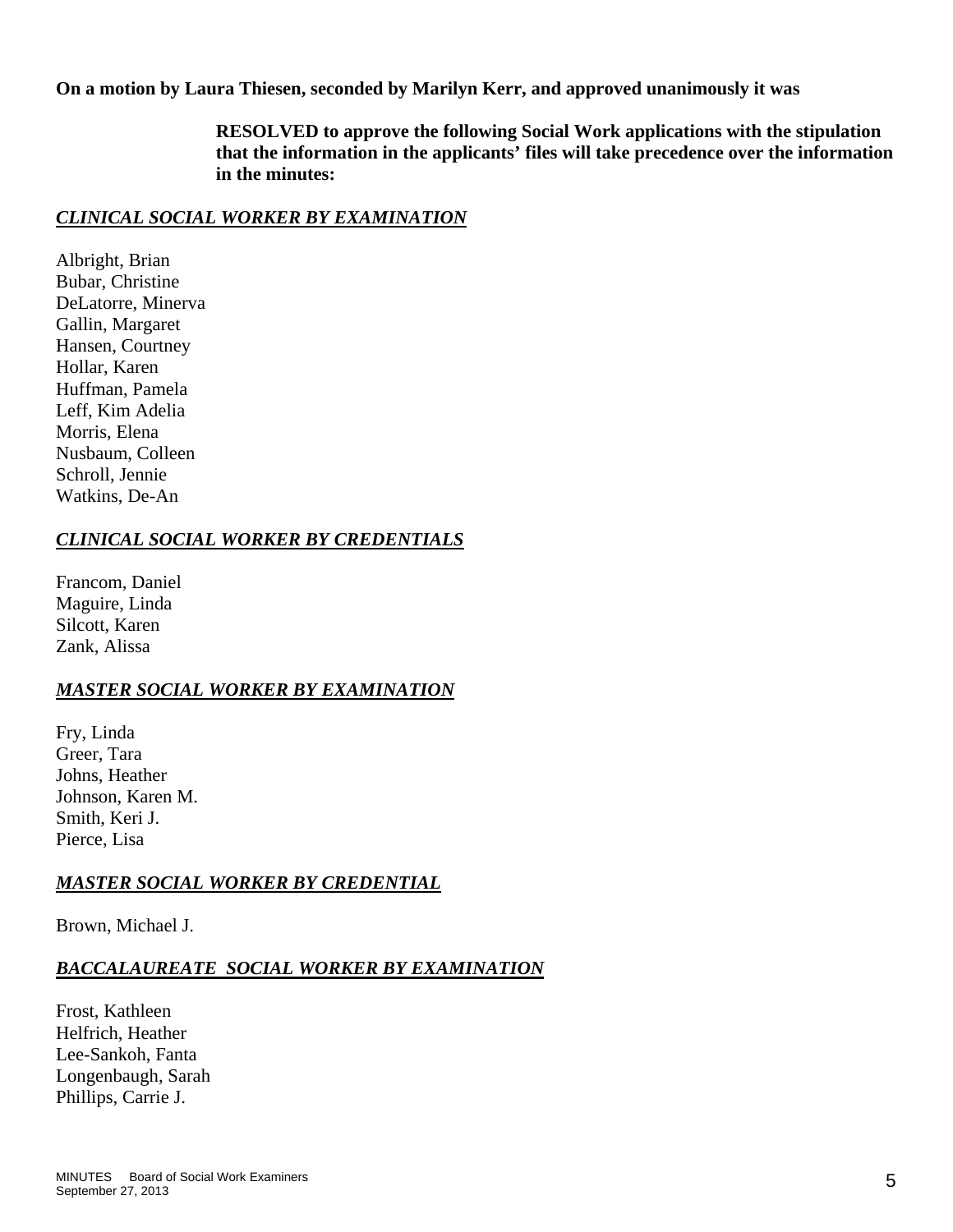## *EXTENSION OF EXAM TIME*

Fryer, Victoria Larsen, Eric

## *AUDIT OF CONTINUING EDUCATION*

Kruzinski, Stacie

## *CONTINUING EDUCATION PROVIDER'S APPROVAL*

Alaska Native Tribal health Consortium Reporting Child Maltreatment

Alaska VA Health Care System Dementia: Differential Diagnosis & Challenging Behaviors

#### Rural CAP

- 1. Healing Scars of Sexual Abuse
- 2. Sexual Abuse Panel
- 3. Resilience in Action Part 1
- 4. Resilience in Action Part 2

## South Peninsula Behavioral Health Services, Inc

Motivational Interviewing

## **Agenda Item 10 Old Business**

Old business was tabled until next meeting due to lack of time.

#### **Agenda Item 10 New Business**

#### A. Board Member expiration

Board members who were nearing their expiration time on the Board were reminded to submit letters of interest to the Governor's Office if they were extending their time on the Board.